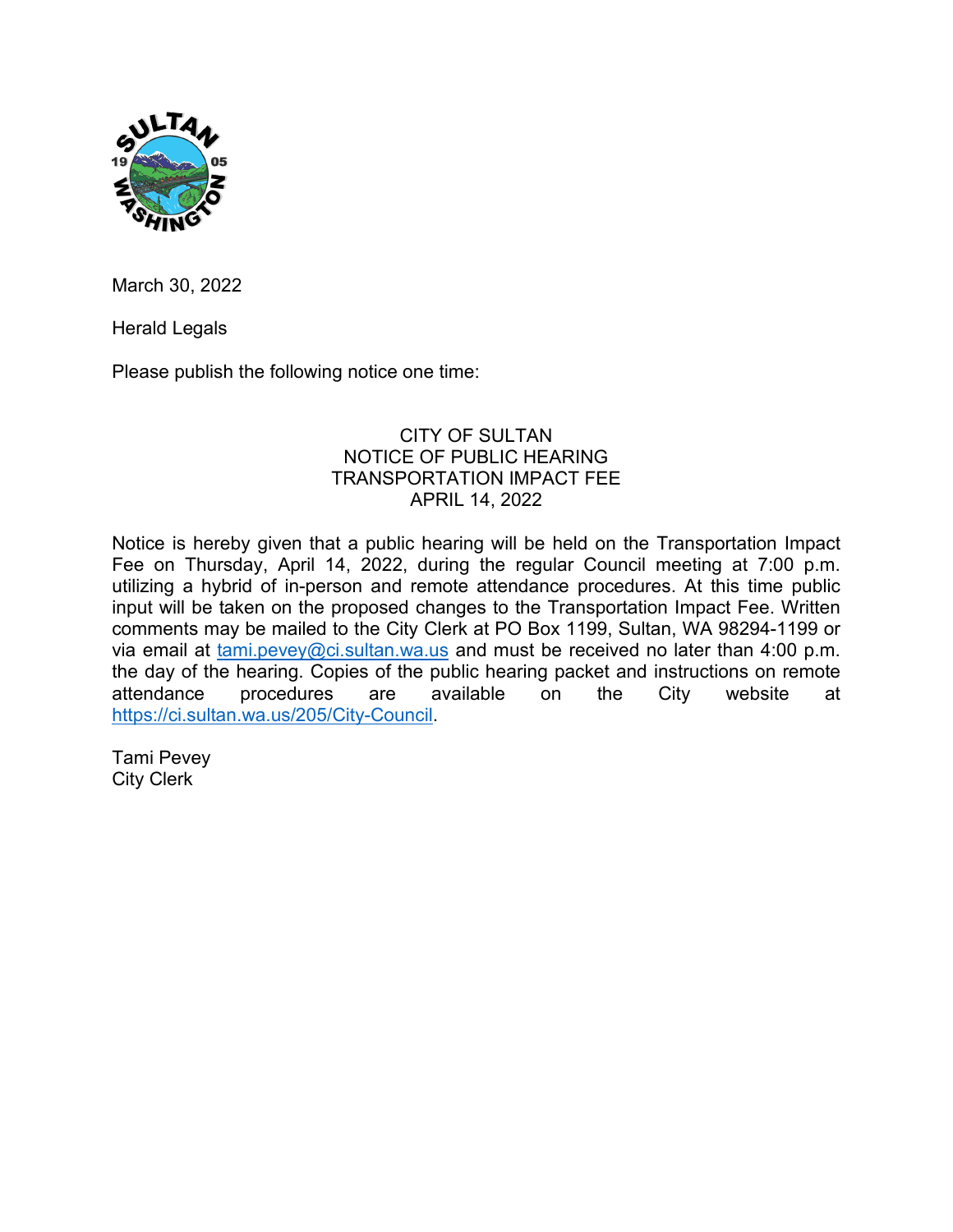#### **CITY OF SULTAN COUNCIL MEETING – COMMUNITY CENTER 319 MAIN STREET, SULTAN, WA 98294 April 14, 2022**

#### IN PERSON AND REMOTE ATTENDANCE AVAILABLE INSTRUCTIONS ON ATTENDANCE VIA ZOOM SHOWN BELOW

WRITTEN PUBLIC COMMENT SHOULD BE EMAILED TO THE CITY CLERK, TAMI PEVEY EMAIL: [TAMI.PEVEY@CI.SULTAN.WA.US](mailto:TAMI.PEVEY@CI.SULTAN.WA.US)

WRITTEN COMMENTS SHOULD BE RECEIVED NO LATER THAN 4:00 PM THE DAY OF THE MEETING

## **DIRECTIONS FOR ATTENDING THE COUNCIL MEETING AND INSTRUCTIONS ON PROVIDING REMOTE ORAL PUBLIC COMMENT:**

- 1. At 7:00 p.m. (or shortly before or after) on Thursday, please join the meeting via computer or phone as shown below and enter the meeting ID to join the meeting. If using the website, the phone number given may be different, please follow prompts given:
	- Via Computer:
	- [https://us02web.zoom.us/j/82857320872?pwd=QytFc3M3KzFSNTNrZHNV](https://us02web.zoom.us/j/82857320872?pwd=QytFc3M3KzFSNTNrZHNVV1VWb0huQT09) [V1VWb0huQT09](https://us02web.zoom.us/j/82857320872?pwd=QytFc3M3KzFSNTNrZHNVV1VWb0huQT09)
	- 828 5732 0872
	- Phone #: (253) 215-8782
	- Meeting ID: 778579
	- After you enter the meeting ID, if it asks for a participant ID, just wait or press # and you will be added to the meeting.

Please note if you attend via computer, your computer may provide different options for connecting to audio to include different phone numbers. It is recommended to follow the zoom compute prompts to connect to the meeting

- 2. You will be muted upon entry to the meeting. When it is the portion of the meeting for Public Comment, your name will be called to speak, and the City Clerk will unmute you.
- 3. Please begin your comments by stating your name, city of residence, and any organization represented.
- 4. Please be advised that your comments are being recorded.

Each speaker is allotted 3 minutes and you will be notified when your time has expired.

## **ADA NOTICE:**

**Accommodations for persons with disabilities will be provided upon request. Please make arrangements prior to the meeting by calling City Hall at 360-793-2231. For additional information please contact the City at [cityhall@ci.sultan.wa.us](mailto:cityhall@ci.sultan.wa.us) or visit our web site at [www.ci.sultan.wa.us](http://www.ci.sultan.wa.us/)**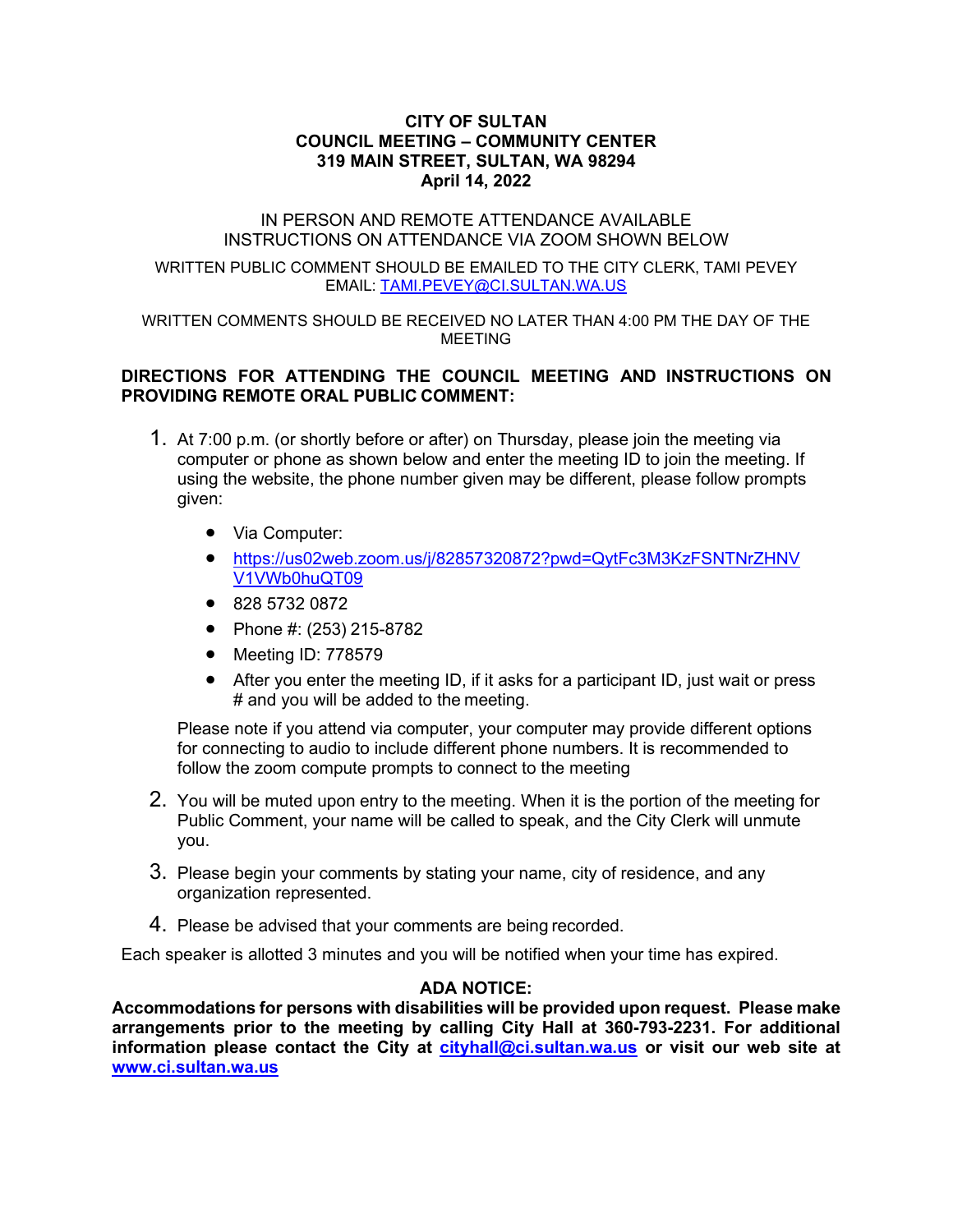

# **SULTAN CITY COUNCIL**

# **Agenda Bill 22-19**

| SUBJECT | Reduction of Transportation Impact Fees for Commercial Development |
|---------|--------------------------------------------------------------------|
|         |                                                                    |

| <b>DATE:</b> | <b>DEPT:</b> | <b>CONTACT:</b> | <b>PRESENTER:</b> | <b>I ITEM:</b>    |
|--------------|--------------|-----------------|-------------------|-------------------|
| 03/10/22     | Com Dev      | Andy Galuska    | Andy Galuska      | Public Hearing #2 |

**Discussion:** CM 2/03/2022, 2/24/2022, and 03/10/22

**Attachments: A. Ordinance 1366-22 B. Memo to the Mayor proposed TIF options**

**REQUESTED ACTION: hold a public hearing to take comments from the public and consider the proposed updates to the City's Transportation Impact Fee to reduce the fee charged to commercial and retail development with a two-year sunset date.**

## **DESCRIPTION:**

At the February  $3<sup>rd</sup>$  council workshop and the February 24<sup>th</sup> council meeting, staff presented to council three different options. The staff memo to the Mayor on the topic is attached. The history since those meetings and the draft ordinance are attached to this packet item.

Staff has been discussing the issue of lower-than-expected commercial development considering the strong residential demand. During our downtown visioning and other outreach efforts we have heard that residents want more commercial services in the city. At present we have not active permits for commercial development. In our outreach to potential developers one of the clear hurdles in our transportation impact fee that is required of all development at a cost of \$8,787 per trip generated. We held a workshop with council on 2/03/22 to discuss this issue and based on feedback from this meeting and discussion at the 2/24/22 meeting staff are proposing a 50% reduction for all commercial uses as well as an additional 100% reduction for retail development with a two-year sunset date.

These reductions were chosen to encourage all commercial development but especially the retail uses as defined in the city's zoning code. A sunset date is included to try to encourage development to have some urgency is moving forward. The hope is that these changes will encourage commercial development.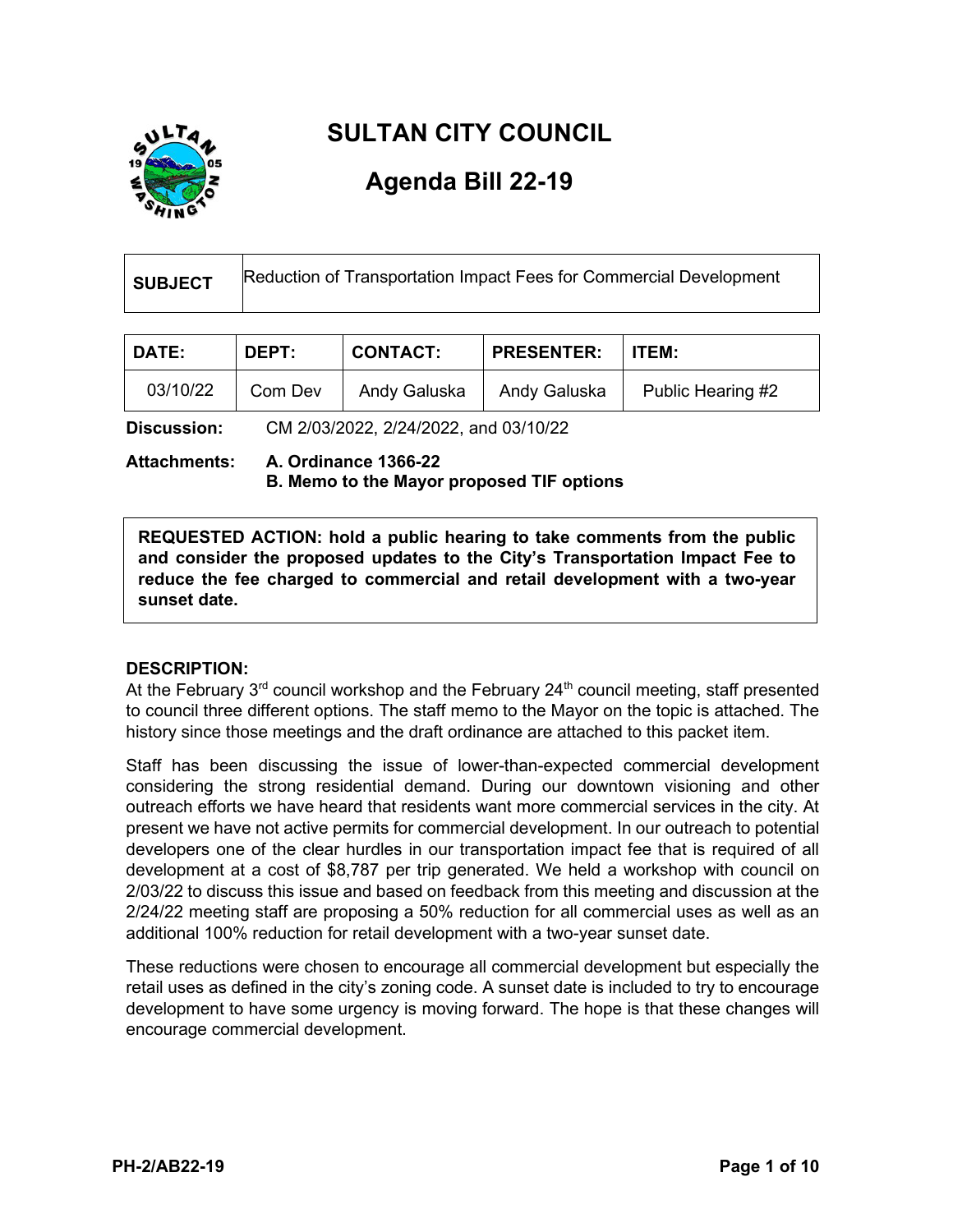## **FISCAL IMPACTS**

The fiscal impacts of this project have been discussed with council. Generally, reducing the impact fee for commercial developments would mean less money available for much needed transportation improvements. However, if the reduction increases the amount of commercial development, then there would be increases in sale tax revenues that would offset the lower impact fee.

#### **ALTERNATIVES**

The Council can choose to not pass the attached ordinance and the City will continue to use a uniform impact fee for all development.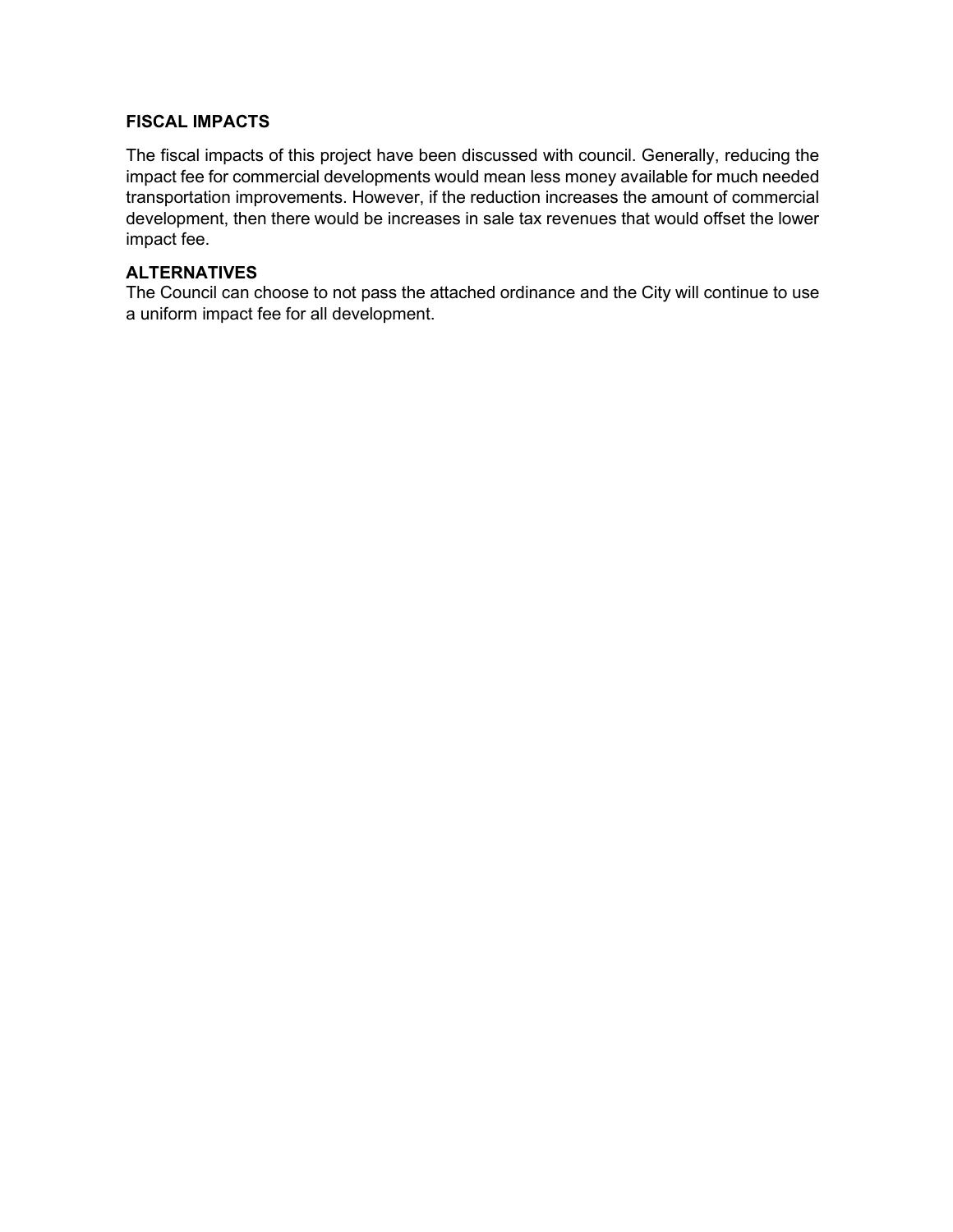#### **CITY OF SULTAN WASHINGTON ORDINANCE NO. 1366-22**

# **AN ORDINANCE OF THE CITY OF SULTAN, WASHINGTON, AMENDING THE SULTAN FEE SCHEDULE TO REDUCE THE TRANSPORTATION IMPACT FEE ON COMMERCIAL DEVELOPMENT TO ENCOURAGE ECONOMIC DEVELOPMENT; PROVIDING FOR SEVERABILITY; AND ESTABLISHING AN EFFECTIVE DATE.**

WHEREAS, the City of Sultan is a municipal code city as provided in Title 35A RCW and planning under the Growth Management Act, Chapter 36.70A RCW; and

WHEREAS, RCW 82.02.050-.110 and WAC 365-196-850, authorize cities to adopt by ordinance a schedule of impact fees to ensure that adequate facilities are available to serve new growth and development; and

WHEREAS, the Sultan City Council adopted Ordinance 970-07 in 2007, implementing Traffic Impact Fees in the City of Sultan; and

WHEREAS, on October 8, 2020, the City adopted a new Transportation Element to its Comprehensive Plan; and

WHEREAS, on November 5, 2020, the City adopted updated its transportation impact fees based on analysis of future transportation needs; and

WHEREAS, RCW 82.020.70(2) provides that impact fees shall be expended only in conformance with the Capital Facilities Plan Element of the Comprehensive Plan; and

WHEREAS, the Transportation Element contains a 2020-2025 Transportation Improvement Plan which describes the necessary capital improvements needed for the City's transportation network; and

WHEREAS, RCW 82.02.050(1) allows cities to require new development within their jurisdiction to pay a proportionate share of the cost of system improvements to serve such new development activity through the assessment of impact fees for transportation facilities; and

WHEREAS, RCW 82.020.050(1)(b) and RCW 82.020.060 provide that the City may enact a local ordinance providing for impact fees and the limitations and/or extent that the local ordinance can provide for the impact fees; and

WHEREAS, Transportation Solutions, Inc, a consultant for the City, has analyzed these future capital needs and have calculated an updated transportation impact fee in a report entitled "Transportation Impact Fee Rate Analysis"; and

WHEREAS, the City Council finds that building permits which authorize residential, commercial and industrial development will create additional demand for transportation facilities and the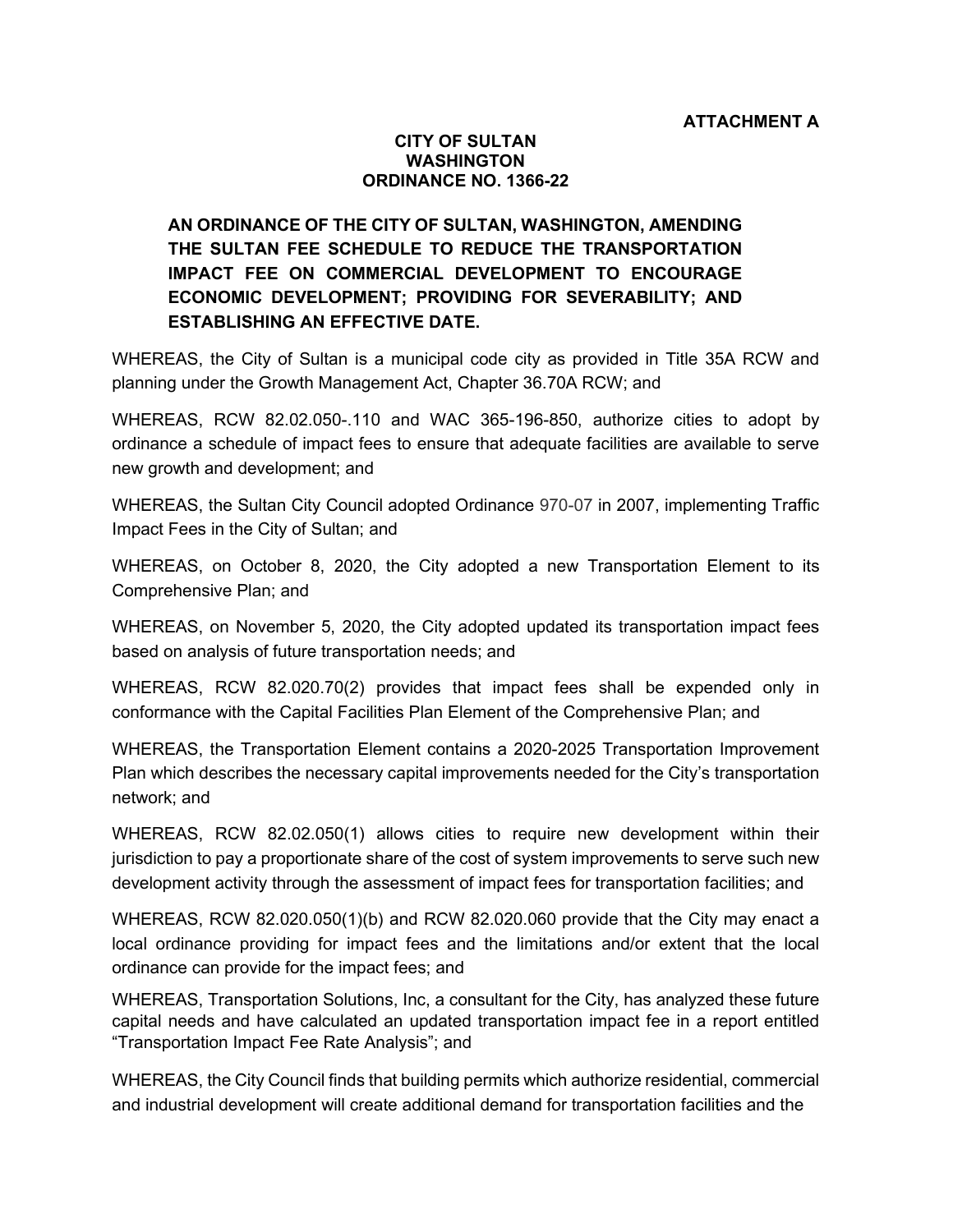## **ATTACHMENT A**

City Council finds that such development should pay a proportionate share of the cost of system improvements needed to serve the new growth and development, and

WHEREAS, the City Council finds that it is in the public interest, is consistent with the intent and purposes of the Growth Management Act (36.70 RCW), and consistent with RCW 82.02.060(1) for the City to adopt appropriate impact fees, and

WHEREAS, on May 14, 2020 staff presented the capital projects list, calculations for inclusion in the impact fee, and final proposed impact fee to the City Council at their regular meeting, and

WHEREAS, on November 5, 2020 the City Council considered the Transportation Impact Fee Rate Analysis, the capital projects list, and the final proposed impact fee at its regularly scheduled public meeting; and

WHEREAS, the City Council has identified that residents need additional commercial services in the local area; and

WHEREAS, the City Council determined that the transportation impact fee was a major impediment to commercial development; and

WHEREAS, the City Council concluded that the financial impact of lower transportation impact fee would be offset by the tax revenue, increased employment, and other positive economic impacts that commercial development would create; and

WHEREAS, the City Council has held a workshop on February 3, 2022 to discuss ways to encourage additional commercial development; and

WHEREAS, the City Council discussed the issue at their February 24, 2022 meeting; and

WHEREAS, the City Council determines it is in the best interest of the City to reduce the Transportation Impact Fee for commercial and retail uses specifically to encourage additional development of these uses;

NOW THEREFORE, THE CITY COUNCIL OF SULTAN, WASHINGTON, DO ORDAIN AS FOLLOWS:

**Section 1. Revise the Fee Schedule to Update the Transportation Impact Fee.** The City Council hereby revises the "Impact Fee" section of the existing City of Sultan Fee Schedule as follows:

## "**Impact Fees**

Park Impact Fees \$3,175.00 per dwelling unit

Park Impact Administrative Fee \$35.00 each unit

School Impact Fees May be required by the School District at building permit application, check with school 360.793.9800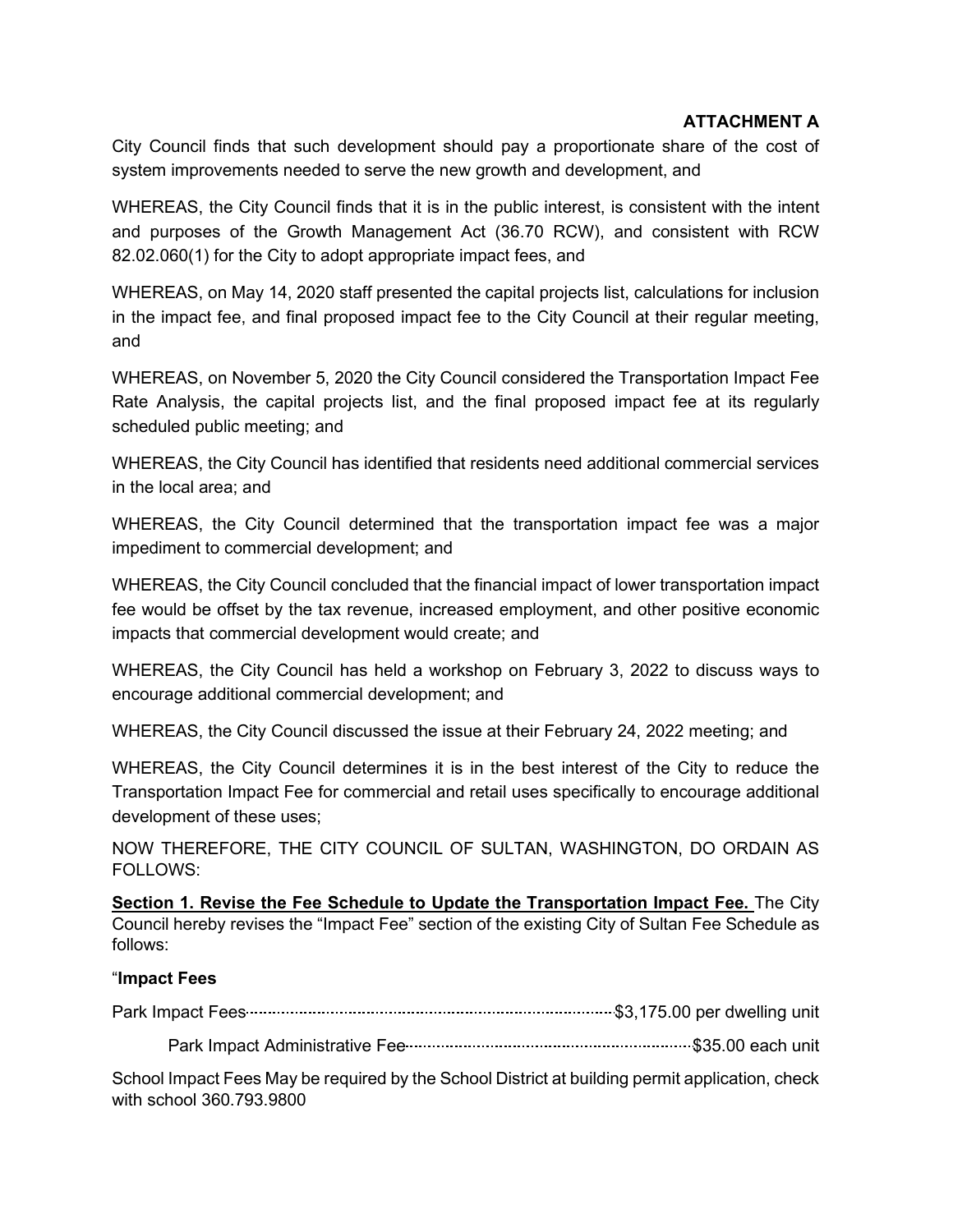|                               | ALIAVOMENI A        |
|-------------------------------|---------------------|
| <b>Commercial Development</b> | 50% of the Base Fee |

Retail Development Exempt from Transportation Impact Fee

**ATTACHMENT A**

Transportation Impact Administration Fee……\$35.00 or 1% of the fee whichever is greater"

**Section 2. Sunset Provision.** These changes shall be in effect for two years from the effective date. Following the sunset date, the above changes to the fee schedule shall revert to the version before adoption of this ordinance unless otherwise modified by council in the future.

**Section 2. Severability**. Should any section, paragraph, sentence, clause or phrase of this Ordinance, or its application to any person or circumstance, be declared unconstitutional or otherwise invalid for any reason, or should any portion of this Ordinance be pre-empted by state or federal law or regulation, such decision or pre-emption shall not affect the validity of the remaining portions of this Ordinance or its application to other persons or circumstances.

**Section 3. Effective Date**. This Ordinance shall be published in the official newspaper of the City, and shall take effect and be in full force five (5) days after the date of publication.

ADOPTED BY THE CITY COUNCIL AT A REGULAR MEETING THEREOF ON THE 28TH DAY OF APRIL 2022.

CITY OF SULTAN

ATTEST/AUTHENTICATED:

 $\overline{\phantom{a}}$  , where  $\overline{\phantom{a}}$  , where  $\overline{\phantom{a}}$  , where  $\overline{\phantom{a}}$  ,  $\overline{\phantom{a}}$  ,  $\overline{\phantom{a}}$  ,  $\overline{\phantom{a}}$  ,  $\overline{\phantom{a}}$  ,  $\overline{\phantom{a}}$  ,  $\overline{\phantom{a}}$  ,  $\overline{\phantom{a}}$  ,  $\overline{\phantom{a}}$  ,  $\overline{\phantom{a}}$  ,  $\overline{\phantom{a}}$  ,  $\overline{\phantom$ Russell Wiita, Mayor

 $\overline{\phantom{a}}$  , where  $\overline{\phantom{a}}$  , where  $\overline{\phantom{a}}$  , where  $\overline{\phantom{a}}$ Tami Pevey, City Clerk

Approved as to form:

 $\mathcal{L}_\text{max}$  , which is a set of the set of the set of the set of the set of the set of the set of the set of the set of the set of the set of the set of the set of the set of the set of the set of the set of the set of Hillary Graber, City Attorney

Date of Publication:

Effective Date: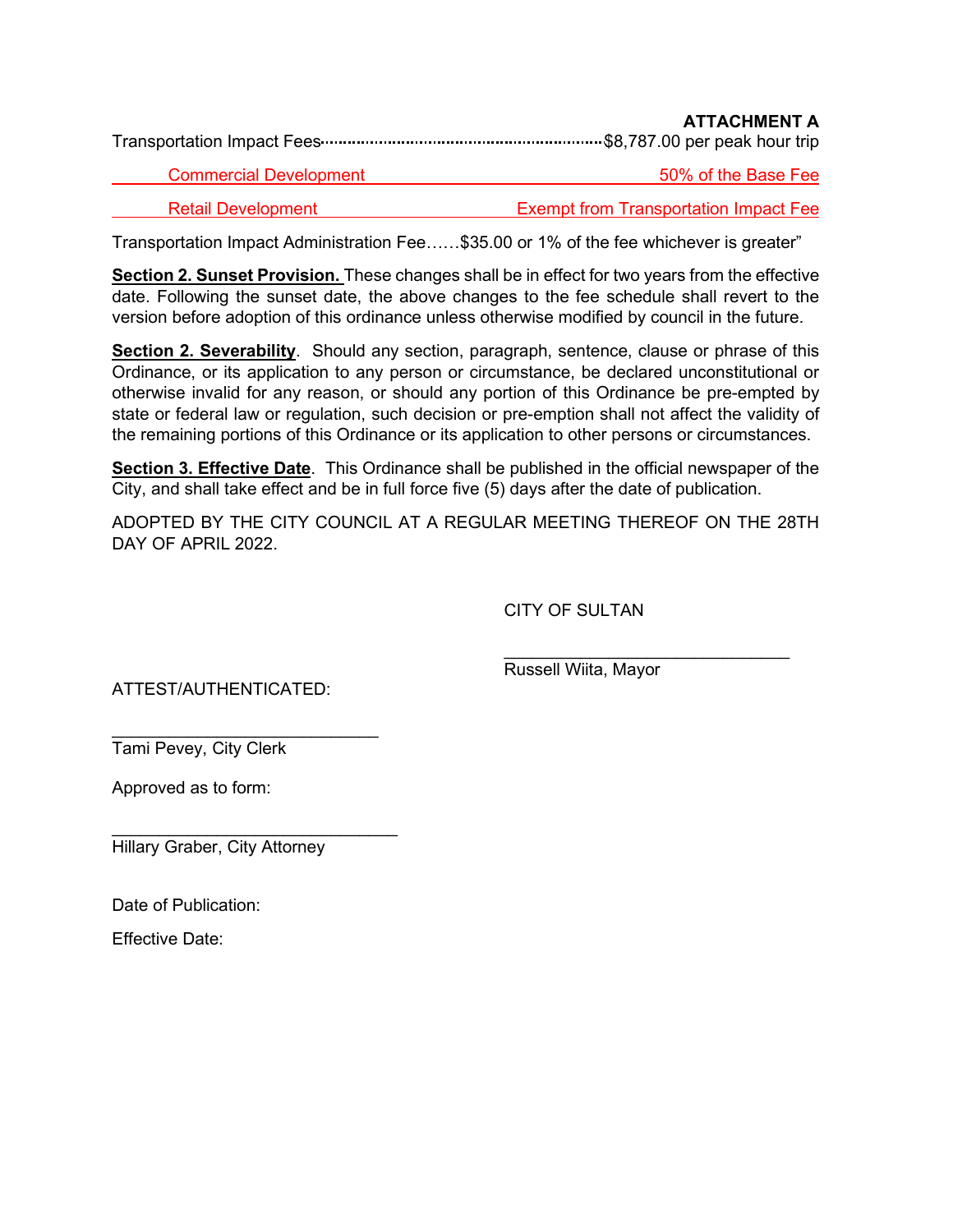## **ATTACHMENT B**



To: Mayor Wiita

From: Will Ibershof CA, Andy Galuska CDD, Nate Morgan, PWD

Re: Adjustments to the TIF

History:

With the city's recent surge in residential growth, there is now a strong interest in commercial development, especially retail. The Sky Valley Chamber of Commerce is receiving two calls a week from business owners looking for space. The city has very limited space, which is good news for the businesses within the city, not great for the ones who wish to open up in Sultan. It has become evident that the city needs additional buildings to accommodate the growing business interests.

The Mayor and staff hosted a workshop with council to discuss the challenges and opportunities, surrounding commercial growth with a focus on the Transportation Impact Fee. Staff shared with council that a couple of developers have raised the issue that our \$8,787 per trip transportation impact fee is pricing them out of developing additional space. To address this concern staff proposed reducing the fee for commercial projects. Council through the Mayor directed staff to present alternative policies to reduce the fee charged to new commercial development.

To assist with recommending an alternative, the PW Director, Community Development Director and the Chamber Director and the Chamber's Economic Development/Tourism Manager met to discuss where they are seeing the greatest need. The following are the areas that arose from the discussion.

- Grocery store
- Restaurants
- Small office space
- Retail shops
- Dance studio
- Indoor recreation

In addition, they have received calls from a roofing company and a tiny home builder. Both are looking for light industrial space. Yet the strongest interest is in retail space

When staff developed its models, we formulated its recommendations based on the chamber's feedback, the available property and projects that have approached the city.

Below are two recommended models for council to consider.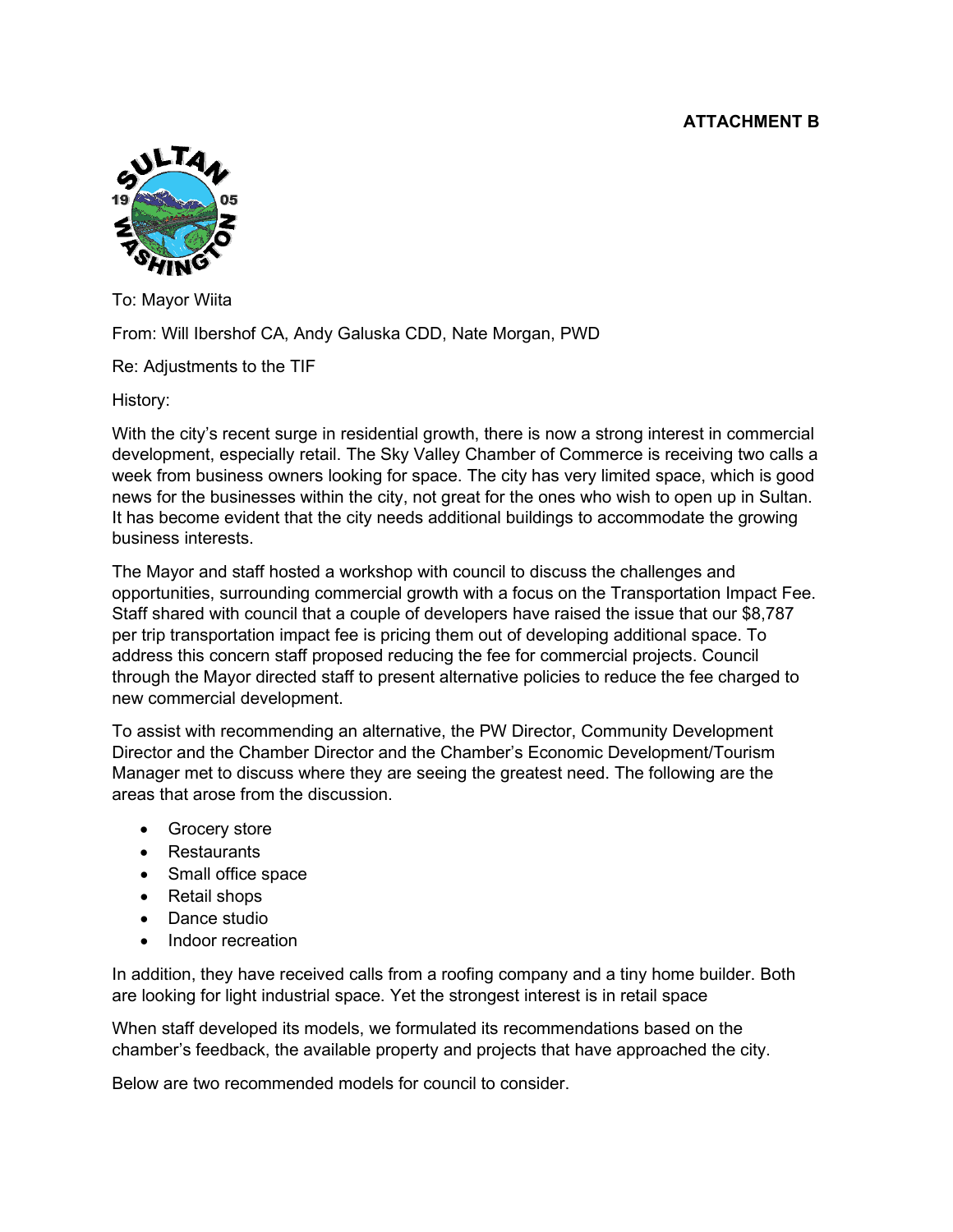## **ATTACHMENT B**

#### **Model A:**

An across the board reduction of 50% of the fee be applied to all commercial building applications for four years. This approach is not favoring one industry over the other.

Retail uses would receive an additional discount for a 100% reduction for new retail development that would sunset in two years.

Pros:

This model will be easy for staff to follow and would allow light industrial and commercial properties to build out. In addition, it would encourage retail development projects that are considering Sultan to take the initiative and apply for development permit.

#### Cons:

The challenge could lead to a rush in development, we do not see a large reduction in impact fees for projects that will affect traffic on US-2. Especially if council limits the number of years for the reduction.

#### **Model B:**

This model would focus the reduction to specific industries without getting into the weeds with each type of use. This model simplifies the uses and allows staff the flexibility of working with a new business on what its transportation impact fee will be. This model does not have a timeline associated with it.

The following table outlines staff's recommendations:

| <b>Land Use</b><br><b>Category/Description</b>            | Percent<br>Reduction |
|-----------------------------------------------------------|----------------------|
| Light industrial                                          | 25%                  |
| Manufacturing                                             | 25%                  |
| Hotel                                                     | 50%                  |
| Motel                                                     | 50%                  |
| Day care center                                           | 50%                  |
| General office                                            | 25%                  |
| Medical office                                            | 50%                  |
| Hardware / Paint Store                                    | 75%                  |
| General retail and services<br>(includes shopping center) | 75%                  |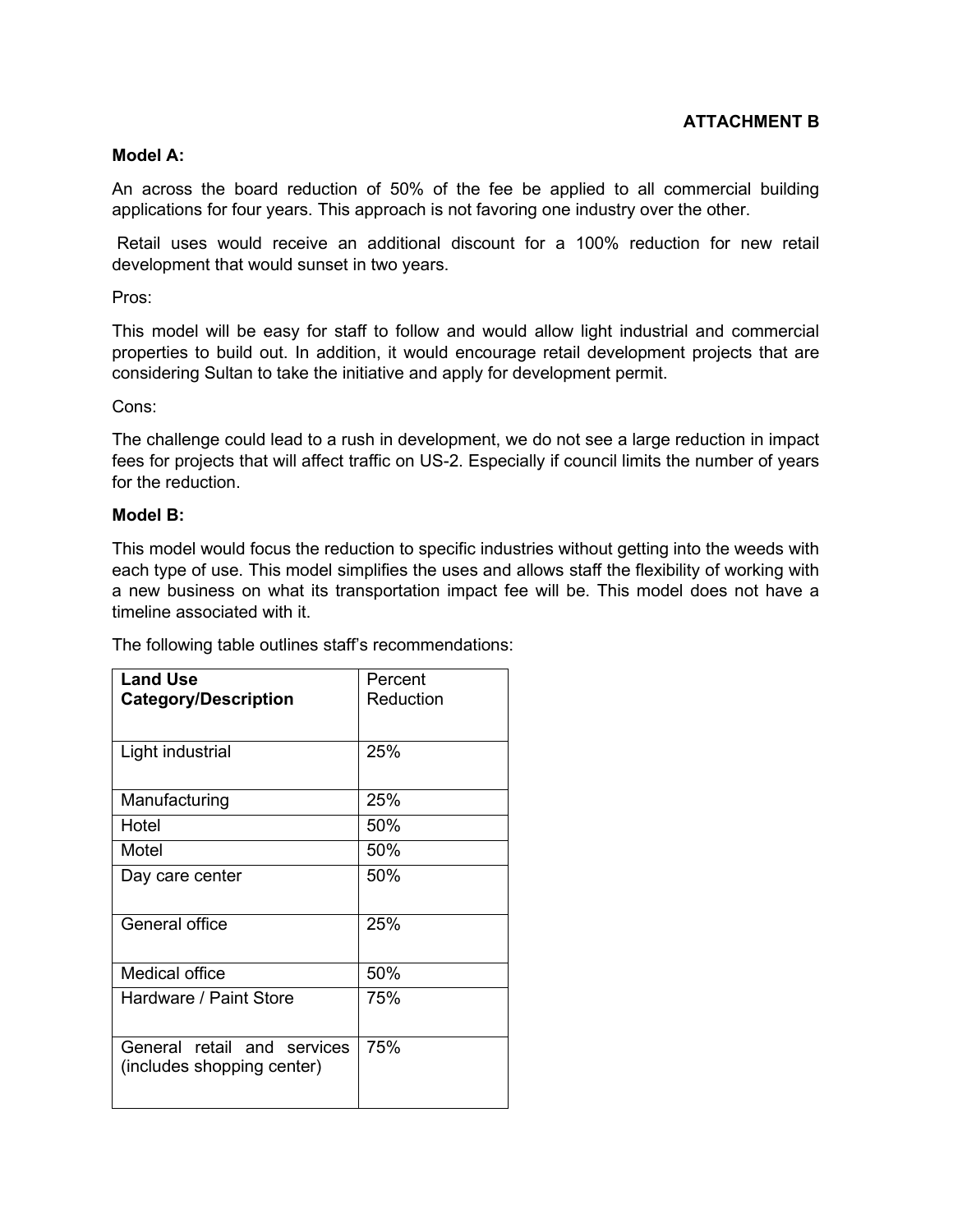| Car sales                           | 50% |
|-------------------------------------|-----|
| Supermarket                         | 80% |
| Convenience market<br>$-24$<br>hour | 30% |
| Discount supermarket                | 50% |
| <b>Apparel Store</b>                | 75% |
| Pharmacy/drugstore                  | 50% |
| <b>Bank</b>                         | 50% |
| Drinking Place                      | 50% |
| <b>Fast Casual Restaurant</b>       | 75% |
| Restaurant – sit down               | 75% |
| Fast food                           | 50% |
| Coffee/donut shop                   | 50% |
| Quick lube shop                     | 25% |
| <b>Gas station</b>                  | 25% |
| Automated car wash                  | 25% |
| Winery/distillery                   | 50% |

## Pros:

This model will encourage retail over light industrial. Most importantly it will encourage developers that are considering Sultan as a home.

## Cons:

This model will drive discussion on how we arrived at one type of business over another and why we selected the different percentages for each business. This model can create challenges with what projects apply and when since there is no end date. This model is not supported by staff.

## **Model C:**

This model is a variation of model A, except for the 100% reduction for retail. This model would be a clear 50% reduction of the impact fee for any type of commercial development. In addition, this model will sunset after three years of its implementation.

## Pros:

This model would be easy to manage and provide some relief to businesses that wish to build and operate in Sultan.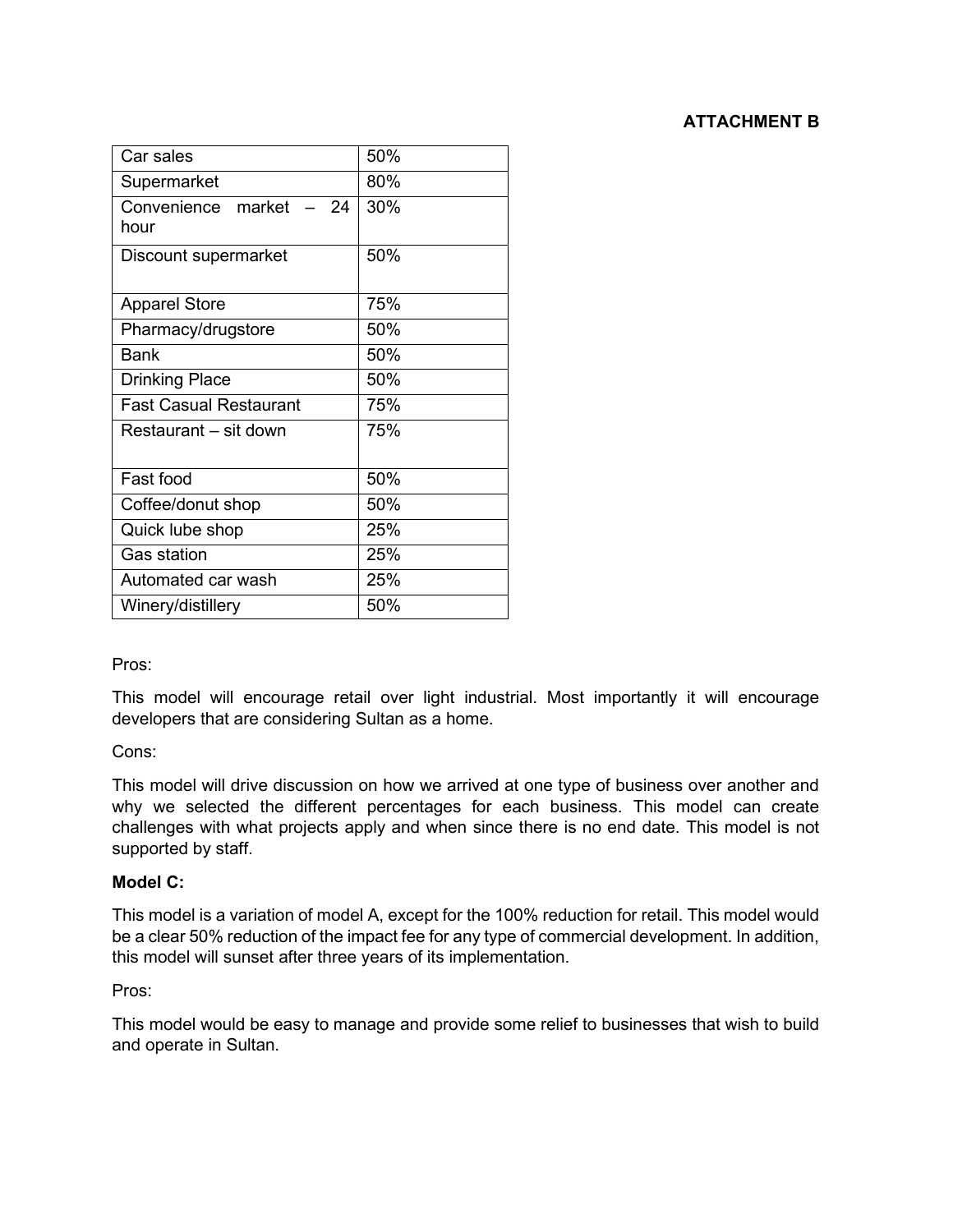## Cons:

This model may not be significant enough to encourage the type of development that the city's residents and businesses need.

## **Conclusion:**

To help with the evaluation of options, staff created a financial table that reflects the additional sales tax based on new businesses opening with the city.

| Year | Retail sales | sales | Total sales tax | City's share | new sales tax revenue |
|------|--------------|-------|-----------------|--------------|-----------------------|
|      |              | tax   |                 |              |                       |
| 2023 | 1,500,000    | 9.00% | \$135,000.00    | 2.50%        | \$37,500.00           |
| 2024 | 8,000,000    | 9.00% | \$720,000.00    | 2.50%        | \$200,000.00          |
| 2025 | 15,000,000   | 9.00% | \$1,350,000.00  | 2.50%        | \$375,000.00          |
| 2026 | 45,000,000   | 9.00% | \$4,050,000.00  | 2.50%        | \$1,125,000.00        |
| 2027 | 60,000,000   | 9.00% | \$5,400,000.00  | 2.50%        | \$1,500,000.00        |
| 2028 | 65,000,000   | 9.00% | \$5,850,000.00  | 2.50%        | \$1,625,000.00        |
| 2029 | 70,000,000   | 9.00% | \$6,300,000.00  | 2.50%        | \$1,750,000.00        |
| 2030 | 85,000,000   | 9.00% | \$7,650,000.00  | 2.50%        | \$2,125,000.00        |

It is the recommendation of city staff that we move forward with Model A for the following reasons:

- First it is staff's belief that this approach will boost the strongest interest in the commercial properties within the city.
- Secondly, even with the reduction of impact fees the city will make up the difference over the years in sales tax.

With respect on how it affects the overall transportation plan for the various projects, the table below will outline how the change in the fee will affect the funding.

|                                |              | Implications of 2-year Impact Fee Exemption for Retail/Commercial Uses |                       |                       |  |
|--------------------------------|--------------|------------------------------------------------------------------------|-----------------------|-----------------------|--|
|                                |              |                                                                        | Low Estimate          | High estimate         |  |
|                                |              | Current Impact Fee                                                     | \$2,400,000 Reduction | \$3,200,000 Reduction |  |
|                                | Growth Share | \$24,164,800                                                           | \$21,764,800          | \$20,964,800          |  |
| Anticipated Grant Revenue      |              | \$16,063,260                                                           | \$16,063,260          | \$16,063,260          |  |
| City of Sultan Responsibility  |              | \$5,362,940                                                            | \$7,762,940           | \$8,562,940           |  |
| Total Impact Fee Project Costs |              | \$45,591,000                                                           | \$45,591,000          | \$45,591,000          |  |

With the Federal Government passing the infrastructure package, where funding is released over the next five years, staff feels we will be in a great position to obtain grant funding to fill in the gaps.